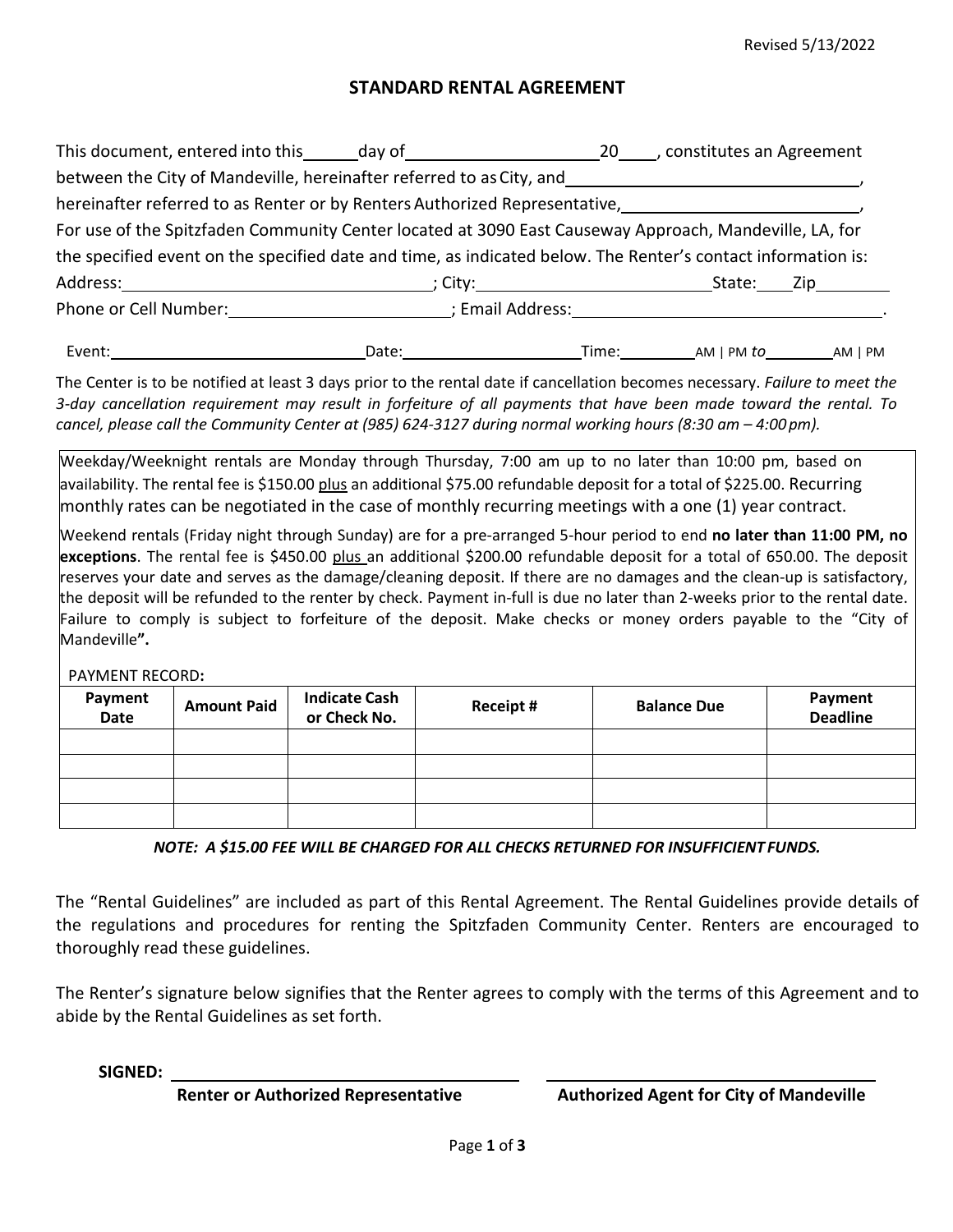## **SPITZFADEN COMMUNITY CENTER RENTAL GUIDELINES**

- 1. All persons or groups wishing to rent the Spitzfaden Community Center for meetings or special events are required to enter into a rental/use agreement with the City of Mandeville. The agreement must be signed by the renter or renter's representative.
- 2. The weekday/weeknight rental fee is \$150.00 **plus** a \$75.00 refundable deposit for two (2) hours. The deposit reserves the date and serves as the damage/cleaning deposit. If there is no damage and the Center is left in its pre-rental condition, the \$75.00 deposit will be refunded to the renter by the City of Mandeville. Weeknight rentals must be completed by no later than 10:00 pm. Recurring monthly rates can be negotiated in the case of monthly recurring meetings with a one (1) year contract.
- 3. The fee for **weekend** rentals (Friday night through Sunday) is \$450.00 for five (5) hours **plus** a \$200.00 refundable deposit. The deposit reserves the date and serves as the damage/cleaning deposit. If there are no damages, the clean-up is satisfactory, and the Center is left in its pre-rental condition, the \$200.00 deposit will be refunded to the renter by the City of Mandeville. **Rental fees must be paid in full no later than 2 weeks prior to the rental date**. Failure to meet this requirement may result in forfeiture of the date and any payments that have been made toward the rental.
- 4. The 5-hour time period for weekend rentals includes set-up and/or decorating prior to the event, and clean-up following the event. All clean-up and restoration activities are to be completed by the end of the specified rental period. A renter can purchase up to two (2) additional hours at \$100.00 per hour. However, all rental events, including clean-up, must be completed by no later than 11:00 pm on weekends and 10:00 pm on weeknights, no exceptions.
- 5. The deadline to cancel an event is at least 3 working days prior to the rental date. Failure to meet the 3-day cancellation requirement can result in forfeiture of the rental deposit. Notice of cancellation can be made in person or by phone at (985) 624-3127.
- 6. Fundraising events where there is an entry fee, sale of food or raffle tickets, or auctions, etc., are not allowed at the Center unless the fundraiser is sponsored by a charity, non-profit, or tax-exempt organization registered with the Louisiana Secretary of State or the IRS for tax exemption. Documentation of this status must be provided.
- 7. The City of Mandeville requires that police security be on premises for a 4-hour period at any rental when alcoholic beverages are served. The cost for the police detail is \$35.00 per hour for a total of \$140.00. The renter will pay the officer in cash when he/she arrives for duty. Community Center staff will contact the Police Department to reserve the officer.
- 8. No individual "bottled" beverages (beer or soda) are allowed on the premises, including the parking lot area. Canned or keg beer, or sodas in cans or plastic bottles are acceptable. Liquor or wine bottles are acceptable as long as they are poured and served in plastic cups.
- 9. The sale of alcoholic beverages is strictly prohibited unless a liquor permit has been obtained from the City of Mandeville and the Louisiana Office of Alcohol and Tobacco Control (ATC).
- 10. No alcoholic beverages are to be served at any event given for persons under the age of 21 years. However, alcohol can be served at family gatherings, wedding receptions, etc. where the majority of participants are adults. Under these circumstances, the Renter assumes full responsibility forany